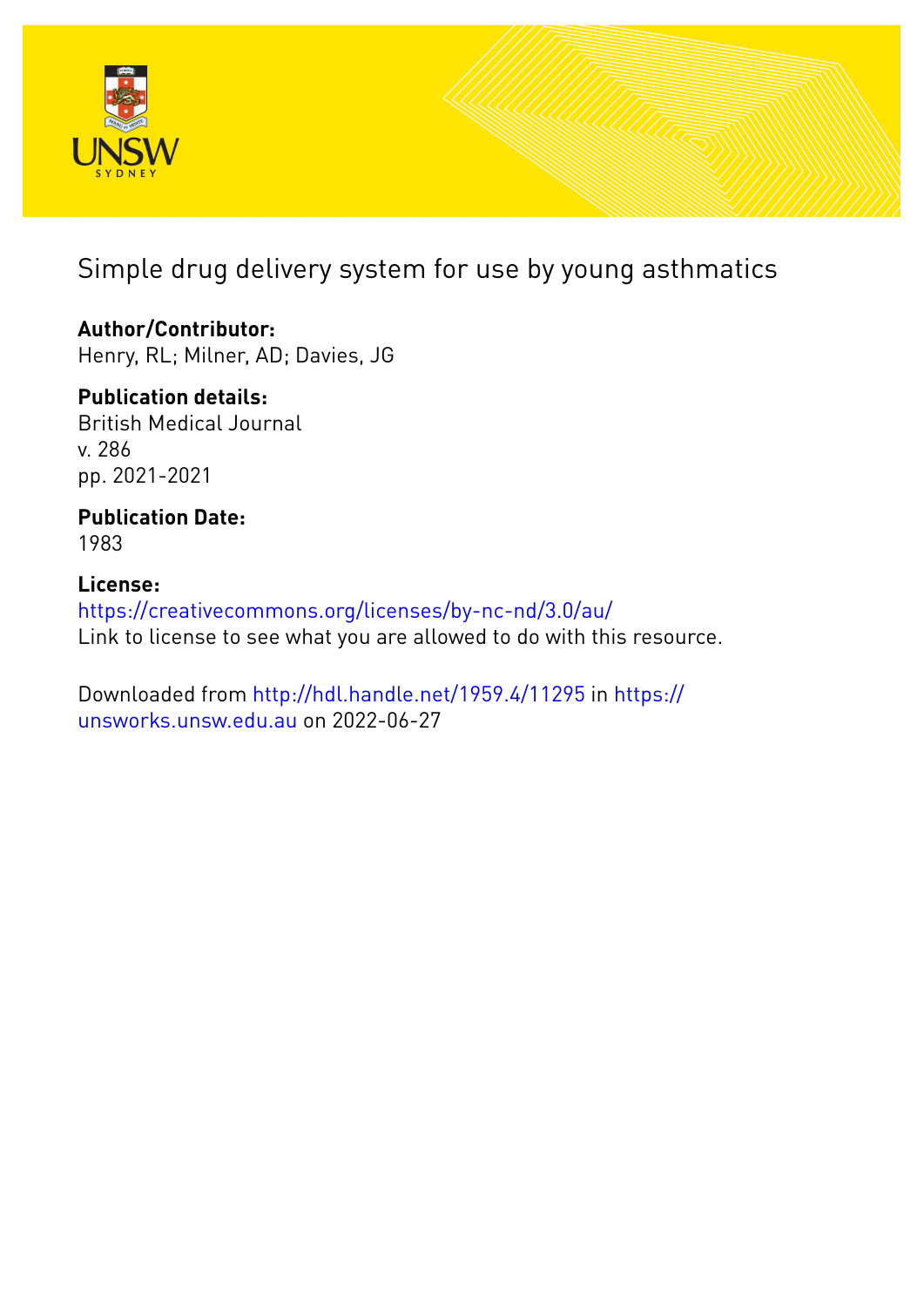

## **asthmatics. Simple drug delivery system for use by young**

R L Henry, A D Milner and J G Davies

doi:10.1136/bmj.286.6383.2021 Br Med J (Clin Res Ed) 1983;286;2021

| These include:                                                                                                       |
|----------------------------------------------------------------------------------------------------------------------|
| 1 online articles that cite this article can be accessed at:<br>http://bmj.com#otherarticles                         |
| You can respond to this article at:<br>http://bmj.com/cgi/eletter-submit/286/6383/2021                               |
| Receive free email alerts when new articles cite this article - sign up in the box<br>at the top left of the article |
|                                                                                                                      |

**Notes**

To order reprints follow the "Request Permissions" link in the navigation box